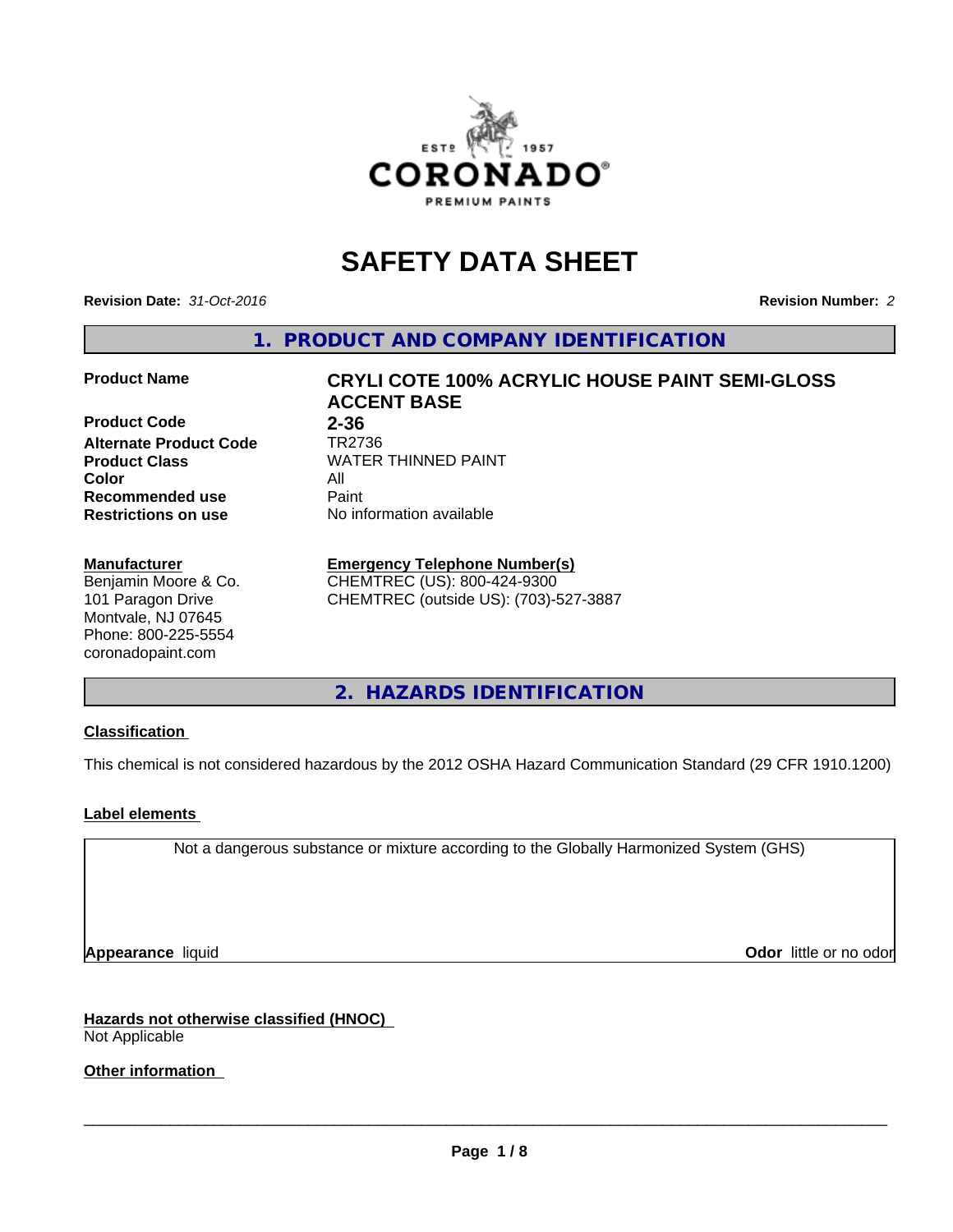No information available

## **3. COMPOSITION INFORMATION ON COMPONENTS**

\_\_\_\_\_\_\_\_\_\_\_\_\_\_\_\_\_\_\_\_\_\_\_\_\_\_\_\_\_\_\_\_\_\_\_\_\_\_\_\_\_\_\_\_\_\_\_\_\_\_\_\_\_\_\_\_\_\_\_\_\_\_\_\_\_\_\_\_\_\_\_\_\_\_\_\_\_\_\_\_\_\_\_\_\_\_\_\_\_\_\_\_\_

| <b>Chemical Name</b>                                                         | <b>CAS-No</b> | Weight % (max) |
|------------------------------------------------------------------------------|---------------|----------------|
| Kaolin                                                                       | 1332-58-7     |                |
| Propanoic acid, 2-methyl-, monoester with<br>2,2,4-trimethyl-1,3-pentanediol | 25265-77-4    |                |
| Distillates (petroleum), solvent-dewaxed heavy<br>paraffinic                 | 64742-65-0    |                |
| Sodium C14-C16 olefin sulfonate                                              | 68439-57-6    | 0.5            |
| Ammonia                                                                      | 7664-41-7     |                |

| <b>General Advice</b><br>No hazards which require special first aid measures.<br>Rinse thoroughly with plenty of water for at least 15 minutes and consult a<br><b>Eye Contact</b><br>physician.<br><b>Skin Contact</b><br>Wash off immediately with soap and plenty of water removing all contaminated<br>clothes and shoes.<br>Move to fresh air. If symptoms persist, call a physician.<br><b>Inhalation</b><br>Clean mouth with water and afterwards drink plenty of water. Consult a physician<br>Ingestion<br>if necessary.<br>None known.<br><b>Most Important</b><br><b>Symptoms/Effects</b><br><b>Notes To Physician</b><br>Treat symptomatically.<br>5. FIRE-FIGHTING MEASURES |
|------------------------------------------------------------------------------------------------------------------------------------------------------------------------------------------------------------------------------------------------------------------------------------------------------------------------------------------------------------------------------------------------------------------------------------------------------------------------------------------------------------------------------------------------------------------------------------------------------------------------------------------------------------------------------------------|
|                                                                                                                                                                                                                                                                                                                                                                                                                                                                                                                                                                                                                                                                                          |
|                                                                                                                                                                                                                                                                                                                                                                                                                                                                                                                                                                                                                                                                                          |
|                                                                                                                                                                                                                                                                                                                                                                                                                                                                                                                                                                                                                                                                                          |
|                                                                                                                                                                                                                                                                                                                                                                                                                                                                                                                                                                                                                                                                                          |
|                                                                                                                                                                                                                                                                                                                                                                                                                                                                                                                                                                                                                                                                                          |
|                                                                                                                                                                                                                                                                                                                                                                                                                                                                                                                                                                                                                                                                                          |
|                                                                                                                                                                                                                                                                                                                                                                                                                                                                                                                                                                                                                                                                                          |
|                                                                                                                                                                                                                                                                                                                                                                                                                                                                                                                                                                                                                                                                                          |
| Use extinguishing measures that are appropriate to local<br><b>Suitable Extinguishing Media</b><br>circumstances and the surrounding environment.                                                                                                                                                                                                                                                                                                                                                                                                                                                                                                                                        |
| As in any fire, wear self-contained breathing apparatus<br><b>Protective Equipment And Precautions For</b><br>pressure-demand, MSHA/NIOSH (approved or equivalent)<br><b>Firefighters</b><br>and full protective gear.                                                                                                                                                                                                                                                                                                                                                                                                                                                                   |
|                                                                                                                                                                                                                                                                                                                                                                                                                                                                                                                                                                                                                                                                                          |

**Sensitivity To Mechanical Impact** No

**Sensitivity To Static Discharge** No

**Flash Point Data Flash Point (°F)**<br> **Flash Point (°C)**<br> **Flash Point (°C)**<br> **C Flash Point (°C)**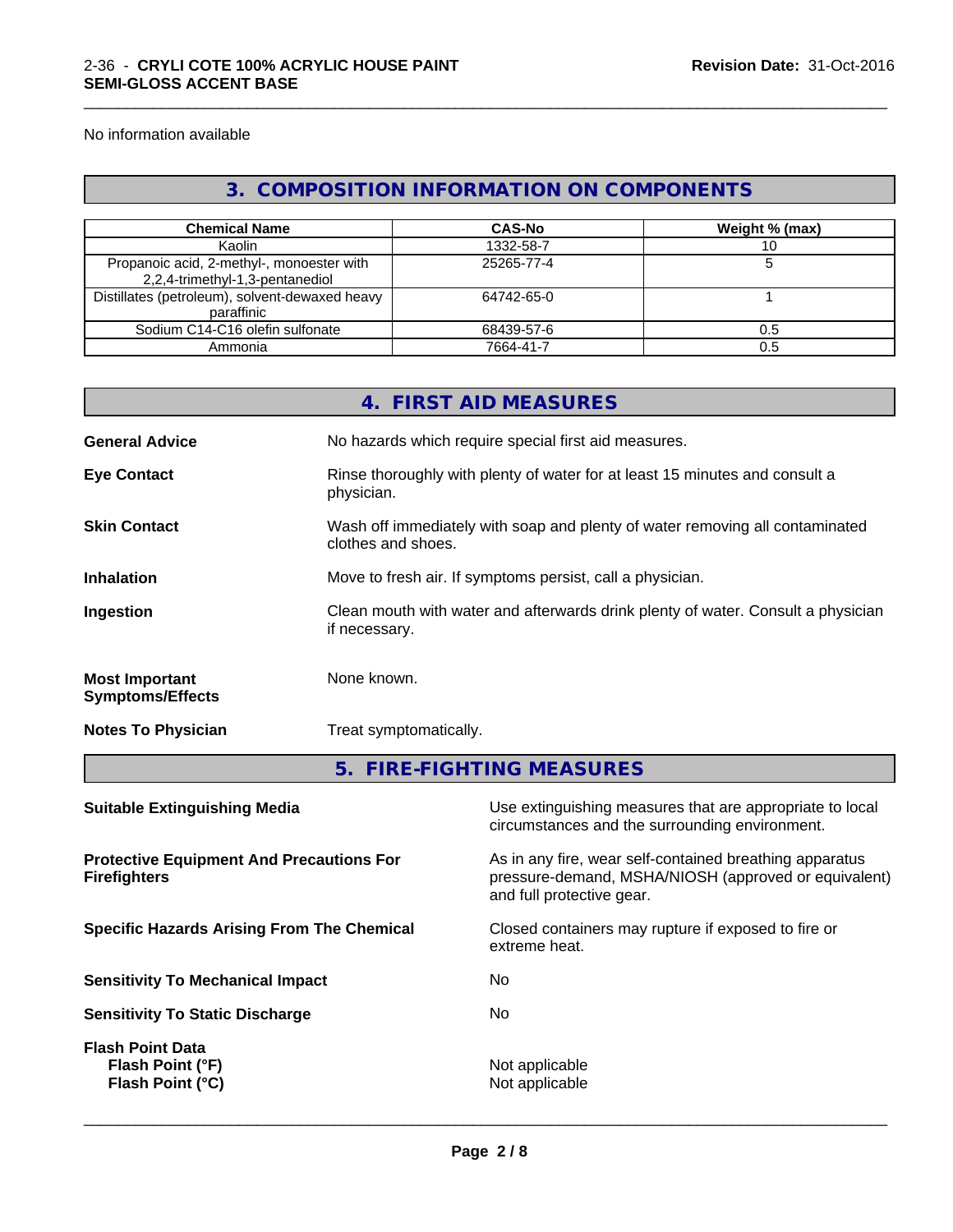|                    | <b>Flash Point Method</b>                                    |                        | Not applicable                   |                                |  |
|--------------------|--------------------------------------------------------------|------------------------|----------------------------------|--------------------------------|--|
|                    | <b>Flammability Limits In Air</b>                            |                        |                                  |                                |  |
|                    | <b>Lower Explosion Limit</b><br><b>Upper Explosion Limit</b> |                        | Not applicable<br>Not applicable |                                |  |
| <b>NFPA</b>        | Health: 1                                                    | <b>Flammability: 0</b> | <b>Instability: 0</b>            | <b>Special: Not Applicable</b> |  |
| <b>NFPA Legend</b> |                                                              |                        |                                  |                                |  |

## 0 - Not Hazardous

- 1 Slightly
- 
- 2 Moderate
- 3 High
- 4 Severe

*The ratings assigned are only suggested ratings, the contractor/employer has ultimate responsibilities for NFPA ratings where this system is used.*

*Additional information regarding the NFPA rating system is available from the National Fire Protection Agency (NFPA) at www.nfpa.org.*

## **6. ACCIDENTAL RELEASE MEASURES**

| <b>Personal Precautions</b>      | Avoid contact with skin, eyes and clothing. Ensure adequate ventilation.                                                                                                         |  |  |
|----------------------------------|----------------------------------------------------------------------------------------------------------------------------------------------------------------------------------|--|--|
| <b>Other Information</b>         | Prevent further leakage or spillage if safe to do so.                                                                                                                            |  |  |
| <b>Environmental Precautions</b> | See Section 12 for additional Ecological Information.                                                                                                                            |  |  |
| <b>Methods For Clean-Up</b>      | Soak up with inert absorbent material. Sweep up and shovel into suitable<br>containers for disposal.                                                                             |  |  |
|                                  | 7. HANDLING AND STORAGE                                                                                                                                                          |  |  |
| <b>Handling</b>                  | Avoid contact with skin, eyes and clothing. Avoid breathing vapors, spray mists or<br>sanding dust. In case of insufficient ventilation, wear suitable respiratory<br>equipment. |  |  |
| <b>Storage</b>                   | Keep container tightly closed. Keep out of the reach of children.                                                                                                                |  |  |
| <b>Incompatible Materials</b>    | No information available                                                                                                                                                         |  |  |
|                                  |                                                                                                                                                                                  |  |  |

**8. EXPOSURE CONTROLS / PERSONAL PROTECTION**

#### **Exposure Limits**

| <b>Chemical Name</b> | <b>ACGIH</b>              | <b>OSHA</b>                |
|----------------------|---------------------------|----------------------------|
| Kaolin               | 2 mg/m <sup>3</sup> - TWA | 15 mg/m <sup>3</sup> - TWA |
|                      |                           | $5 \text{ ma/m}^3$ - TWA   |
| Ammonia              | 25 ppm - TWA              | 50 ppm - TWA               |
|                      | 35 ppm - STEL             | $35 \text{ mg/m}^3$ - TWA  |

#### **Legend**

ACGIH - American Conference of Governmental Industrial Hygienists Exposure Limits OSHA - Occupational Safety & Health Administration Exposure Limits N/E - Not Established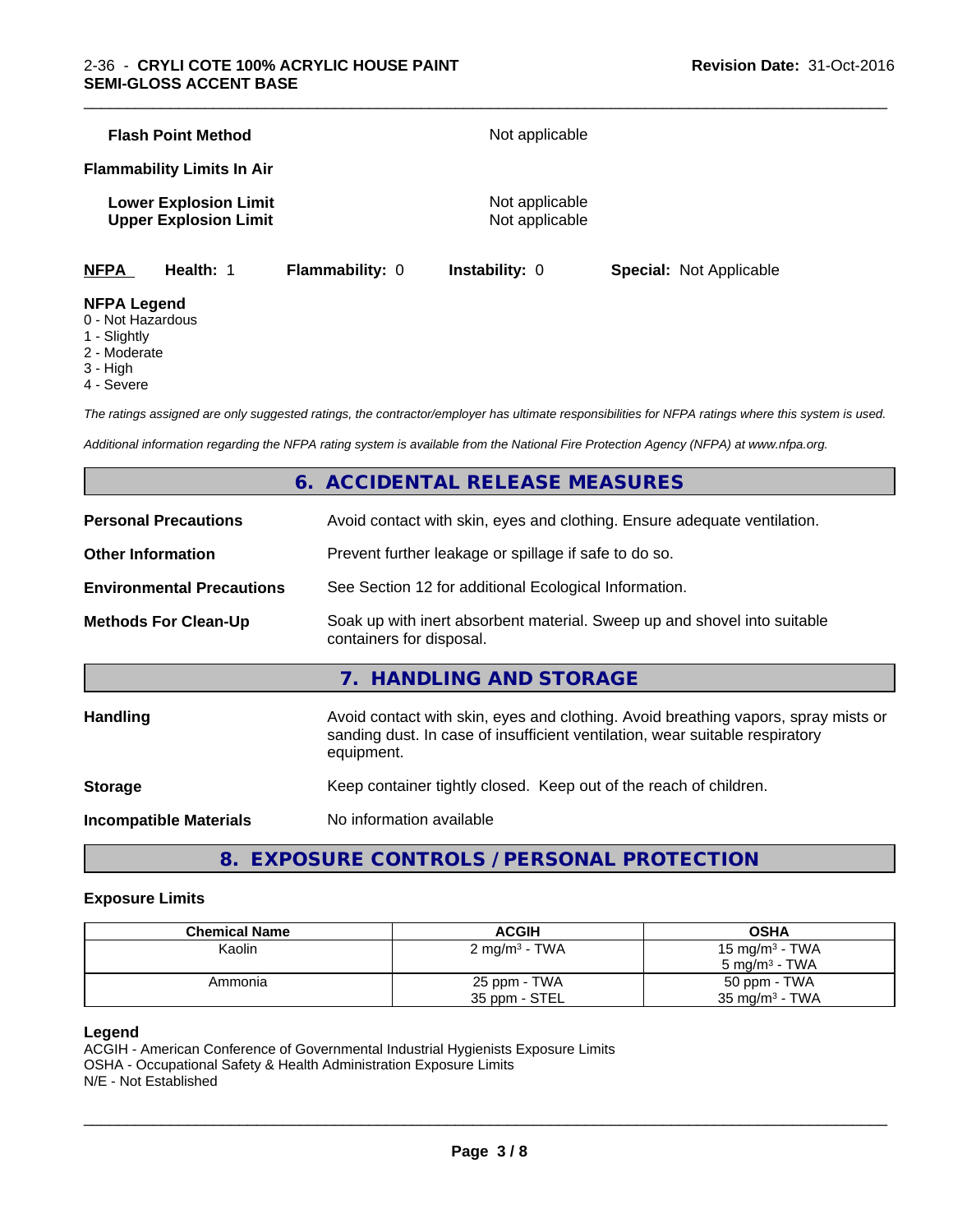| Ensure adequate ventilation, especially in confined areas.<br><b>Engineering Measures</b> |                                                                                                                                     |  |
|-------------------------------------------------------------------------------------------|-------------------------------------------------------------------------------------------------------------------------------------|--|
| <b>Personal Protective Equipment</b>                                                      |                                                                                                                                     |  |
| <b>Eye/Face Protection</b>                                                                | Safety glasses with side-shields.                                                                                                   |  |
| <b>Skin Protection</b>                                                                    | Protective gloves and impervious clothing.                                                                                          |  |
| <b>Respiratory Protection</b>                                                             | In case of insufficient ventilation wear suitable respiratory equipment.                                                            |  |
| <b>Hygiene Measures</b>                                                                   | Avoid contact with skin, eyes and clothing. Remove and wash contaminated<br>clothing before re-use. Wash thoroughly after handling. |  |

## **9. PHYSICAL AND CHEMICAL PROPERTIES**

\_\_\_\_\_\_\_\_\_\_\_\_\_\_\_\_\_\_\_\_\_\_\_\_\_\_\_\_\_\_\_\_\_\_\_\_\_\_\_\_\_\_\_\_\_\_\_\_\_\_\_\_\_\_\_\_\_\_\_\_\_\_\_\_\_\_\_\_\_\_\_\_\_\_\_\_\_\_\_\_\_\_\_\_\_\_\_\_\_\_\_\_\_

| Appearance                                     | liquid                   |
|------------------------------------------------|--------------------------|
| Odor                                           | little or no odor        |
| <b>Odor Threshold</b>                          | No information available |
| Density (Ibs/gal)                              | $9.0 - 9.4$              |
| <b>Specific Gravity</b>                        | $1.07 - 1.12$            |
| рH                                             | No information available |
| <b>Viscosity (cps)</b>                         | No information available |
| <b>Solubility</b>                              | No information available |
| <b>Water Solubility</b>                        | No information available |
| <b>Evaporation Rate</b>                        | No information available |
| <b>Vapor Pressure</b>                          | No information available |
| <b>Vapor Density</b>                           | No information available |
| Wt. % Solids                                   | $35 - 45$                |
| Vol. % Solids                                  | $25 - 35$                |
| Wt. % Volatiles                                | $55 - 65$                |
| <b>Vol. % Volatiles</b>                        | $65 - 75$                |
| <b>VOC Regulatory Limit (g/L)</b>              | $<$ 100                  |
| <b>Boiling Point (°F)</b>                      | 212                      |
| <b>Boiling Point (°C)</b>                      | 100                      |
| <b>Freezing Point (°F)</b>                     | 32                       |
| <b>Freezing Point (°C)</b>                     | 0                        |
| Flash Point (°F)                               | Not applicable           |
| Flash Point (°C)                               | Not applicable           |
| <b>Flash Point Method</b>                      | Not applicable           |
| Flammability (solid, gas)                      | Not applicable           |
| <b>Upper Explosion Limit</b>                   | Not applicable           |
| <b>Lower Explosion Limit</b>                   | Not applicable           |
| <b>Autoignition Temperature (°F)</b>           | No information available |
| <b>Autoignition Temperature (°C)</b>           | No information available |
| Decomposition Temperature (°F)                 | No information available |
| Decomposition Temperature (°C)                 | No information available |
| <b>Partition Coefficient (n-octanol/water)</b> | No information available |

## **10. STABILITY AND REACTIVITY**

**Reactivity Not Applicable** Not Applicable

**Chemical Stability Chemical Stability** Stable under normal conditions.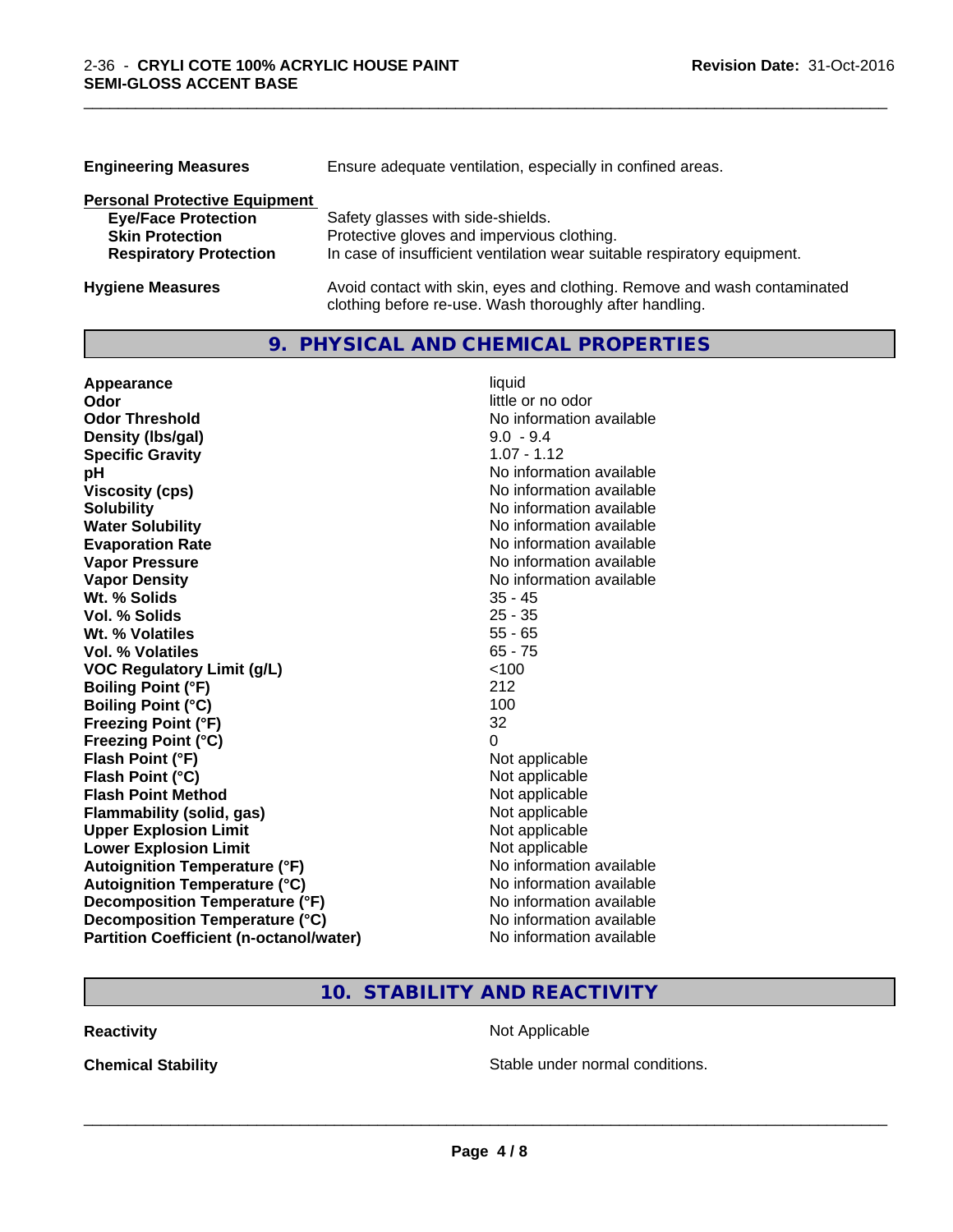| <b>Conditions To Avoid</b>                                                                                                                                                                                                                                                                                                         |                                                                                                                                                                                                                                                                                                                                            | Prevent from freezing.                                                                     |
|------------------------------------------------------------------------------------------------------------------------------------------------------------------------------------------------------------------------------------------------------------------------------------------------------------------------------------|--------------------------------------------------------------------------------------------------------------------------------------------------------------------------------------------------------------------------------------------------------------------------------------------------------------------------------------------|--------------------------------------------------------------------------------------------|
| <b>Incompatible Materials</b>                                                                                                                                                                                                                                                                                                      | No materials to be especially mentioned.                                                                                                                                                                                                                                                                                                   |                                                                                            |
| <b>Hazardous Decomposition Products</b>                                                                                                                                                                                                                                                                                            |                                                                                                                                                                                                                                                                                                                                            | None under normal use.                                                                     |
| <b>Possibility Of Hazardous Reactions</b>                                                                                                                                                                                                                                                                                          |                                                                                                                                                                                                                                                                                                                                            | None under normal conditions of use.                                                       |
|                                                                                                                                                                                                                                                                                                                                    |                                                                                                                                                                                                                                                                                                                                            | 11. TOXICOLOGICAL INFORMATION                                                              |
| <b>Product Information</b>                                                                                                                                                                                                                                                                                                         |                                                                                                                                                                                                                                                                                                                                            |                                                                                            |
| Information on likely routes of exposure                                                                                                                                                                                                                                                                                           |                                                                                                                                                                                                                                                                                                                                            |                                                                                            |
| <b>Principal Routes of Exposure</b>                                                                                                                                                                                                                                                                                                | Eye contact, skin contact and inhalation.                                                                                                                                                                                                                                                                                                  |                                                                                            |
| <b>Acute Toxicity</b>                                                                                                                                                                                                                                                                                                              |                                                                                                                                                                                                                                                                                                                                            |                                                                                            |
| <b>Product Information</b>                                                                                                                                                                                                                                                                                                         | No information available                                                                                                                                                                                                                                                                                                                   |                                                                                            |
| Information on toxicological effects                                                                                                                                                                                                                                                                                               |                                                                                                                                                                                                                                                                                                                                            |                                                                                            |
| <b>Symptoms</b>                                                                                                                                                                                                                                                                                                                    | No information available                                                                                                                                                                                                                                                                                                                   |                                                                                            |
|                                                                                                                                                                                                                                                                                                                                    |                                                                                                                                                                                                                                                                                                                                            | Delayed and immediate effects as well as chronic effects from short and long-term exposure |
| Eye contact<br><b>Skin contact</b>                                                                                                                                                                                                                                                                                                 | May cause slight irritation.<br>skin and cause irritation.                                                                                                                                                                                                                                                                                 | Substance may cause slight skin irritation. Prolonged or repeated contact may dry          |
| <b>Inhalation</b><br>Ingestion<br>Sensitization:<br><b>Neurological Effects</b><br><b>Mutagenic Effects</b><br><b>Reproductive Effects</b><br><b>Developmental Effects</b><br><b>Target Organ Effects</b><br><b>STOT - single exposure</b><br><b>STOT - repeated exposure</b><br>Other adverse effects<br><b>Aspiration Hazard</b> | May cause irritation of respiratory tract.<br>No information available<br>No information available.<br>No information available.<br>No information available.<br>No information available.<br>No information available.<br>No information available.<br>No information available.<br>No information available.<br>No information available | Ingestion may cause gastrointestinal irritation, nausea, vomiting and diarrhea.            |
| <b>Numerical measures of toxicity</b>                                                                                                                                                                                                                                                                                              |                                                                                                                                                                                                                                                                                                                                            |                                                                                            |
| The following values are calculated based on chapter 3.1 of the GHS document                                                                                                                                                                                                                                                       |                                                                                                                                                                                                                                                                                                                                            |                                                                                            |
| <b>ATEmix (oral)</b><br><b>ATEmix (dermal)</b>                                                                                                                                                                                                                                                                                     | 196278 mg/kg<br>632216 mg/kg                                                                                                                                                                                                                                                                                                               |                                                                                            |
| Component                                                                                                                                                                                                                                                                                                                          |                                                                                                                                                                                                                                                                                                                                            |                                                                                            |
| Kaolin<br>LD50 Oral: > 5000 mg/kg (Rat)<br>Ammonia<br>LC50 Inhalation (Vapor): 2000 ppm (Rat, 4 hr.)                                                                                                                                                                                                                               |                                                                                                                                                                                                                                                                                                                                            |                                                                                            |
|                                                                                                                                                                                                                                                                                                                                    |                                                                                                                                                                                                                                                                                                                                            |                                                                                            |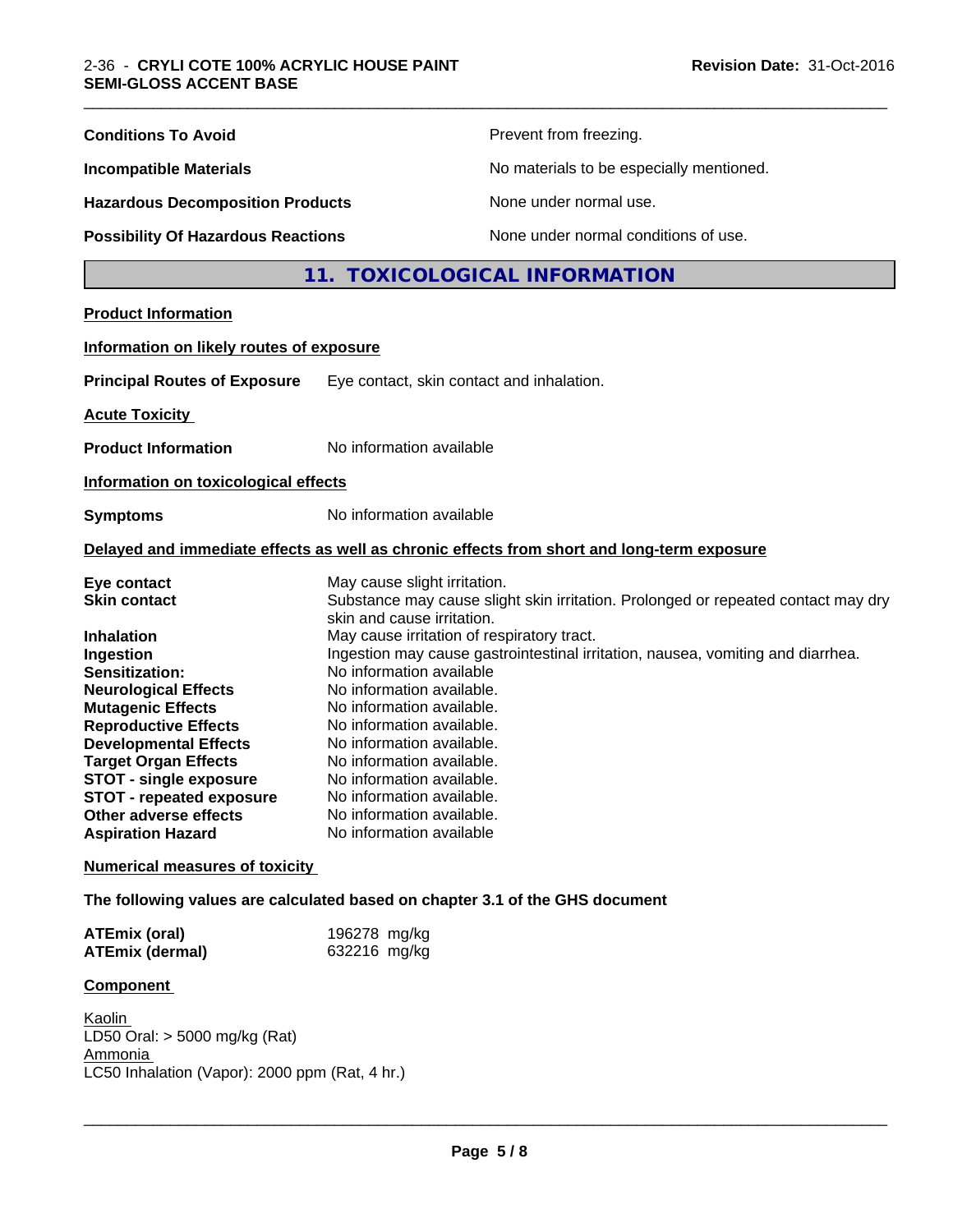#### **Carcinogenicity**

*The information below indicateswhether each agency has listed any ingredient as a carcinogen:.*

#### **Legend**

IARC - International Agency for Research on Cancer NTP - National Toxicity Program OSHA - Occupational Safety & Health Administration

**12. ECOLOGICAL INFORMATION**

\_\_\_\_\_\_\_\_\_\_\_\_\_\_\_\_\_\_\_\_\_\_\_\_\_\_\_\_\_\_\_\_\_\_\_\_\_\_\_\_\_\_\_\_\_\_\_\_\_\_\_\_\_\_\_\_\_\_\_\_\_\_\_\_\_\_\_\_\_\_\_\_\_\_\_\_\_\_\_\_\_\_\_\_\_\_\_\_\_\_\_\_\_

## **Ecotoxicity Effects**

The environmental impact of this product has not been fully investigated.

### **Product Information**

### **Acute Toxicity to Fish**

No information available

#### **Acute Toxicity to Aquatic Invertebrates**

No information available

#### **Acute Toxicity to Aquatic Plants**

No information available

#### **Persistence / Degradability**

No information available.

#### **Bioaccumulation / Accumulation**

No information available.

#### **Mobility in Environmental Media**

No information available.

### **Ozone**

No information available

#### **Component**

#### **Acute Toxicity to Fish**

No information available

#### **Acute Toxicity to Aquatic Invertebrates**

No information available

#### **Acute Toxicity to Aquatic Plants**

No information available

|                              | 13. DISPOSAL CONSIDERATIONS                                                                                                                                                                                               |
|------------------------------|---------------------------------------------------------------------------------------------------------------------------------------------------------------------------------------------------------------------------|
| <b>Waste Disposal Method</b> | Dispose of in accordance with federal, state, and local regulations. Local<br>requirements may vary, consult your sanitation department or state-designated<br>environmental protection agency for more disposal options. |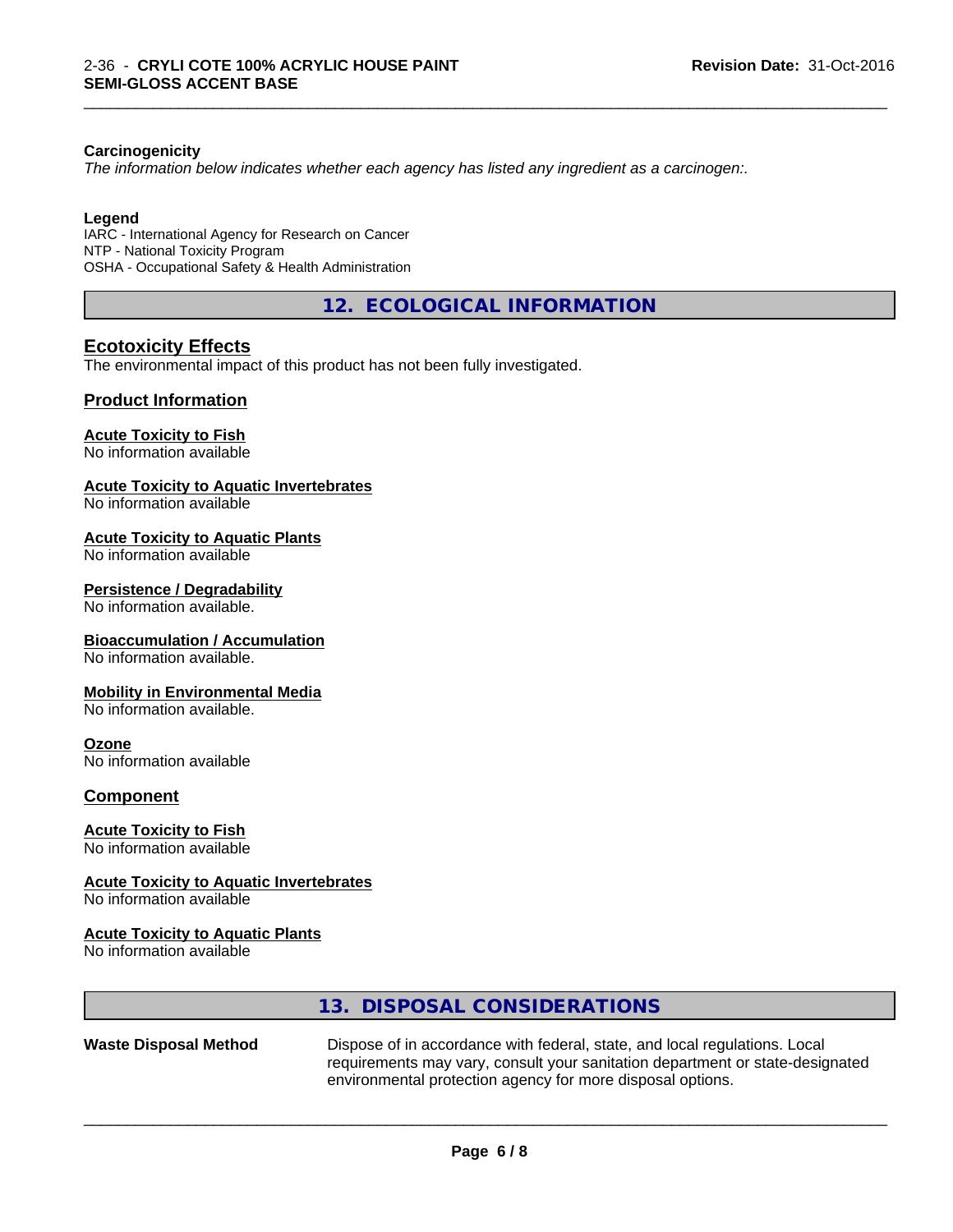|                                                  | 14. TRANSPORT INFORMATION                                                                |
|--------------------------------------------------|------------------------------------------------------------------------------------------|
| <b>DOT</b>                                       | Not regulated                                                                            |
| <b>ICAO / IATA</b>                               | Not regulated                                                                            |
| <b>IMDG / IMO</b>                                | Not regulated                                                                            |
|                                                  | 15. REGULATORY INFORMATION                                                               |
| <b>International Inventories</b>                 |                                                                                          |
| <b>TSCA: United States</b><br><b>DSL: Canada</b> | No - Not all of the components are listed.<br>No - Not all of the components are listed. |
| <b>Federal Regulations</b>                       |                                                                                          |
| SARA 311/312 hazardous categorization            |                                                                                          |
| <b>Acute Health Hazard</b>                       | No                                                                                       |
| <b>Chronic Health Hazard</b>                     | No                                                                                       |
| Fire Hazard                                      | N۵                                                                                       |

\_\_\_\_\_\_\_\_\_\_\_\_\_\_\_\_\_\_\_\_\_\_\_\_\_\_\_\_\_\_\_\_\_\_\_\_\_\_\_\_\_\_\_\_\_\_\_\_\_\_\_\_\_\_\_\_\_\_\_\_\_\_\_\_\_\_\_\_\_\_\_\_\_\_\_\_\_\_\_\_\_\_\_\_\_\_\_\_\_\_\_\_\_

| Acute Health Hazard               | N٥ |
|-----------------------------------|----|
| Chronic Health Hazard             | Nο |
| Fire Hazard                       | Nο |
| Sudden Release of Pressure Hazard | Nο |
| Reactive Hazard                   | Nο |

#### **SARA 313**

Section 313 of Title III of the Superfund Amendments and Reauthorization Act of 1986 (SARA). This product contains a chemical or chemicals which are subject to the reporting requirements of the Act and Title 40 of the Code of Federal Regulations, Part 372:

*None*

#### **Clean Air Act,Section 112 Hazardous Air Pollutants (HAPs) (see 40 CFR 61)**

This product contains the following HAPs:

*None*

### **State Regulations**

#### **California Proposition 65**

This product may contain small amounts of materials known to the state of California to cause cancer or reproductive *harm.*

#### **State Right-to-Know**

| .<br>Chemical<br>Name | <b>Massachusetts</b> | Jersev<br><b>New</b> | Pennsylvania |
|-----------------------|----------------------|----------------------|--------------|
| .<br>Kaolir           |                      |                      |              |
| mmonia                |                      |                      |              |

#### **Legend**